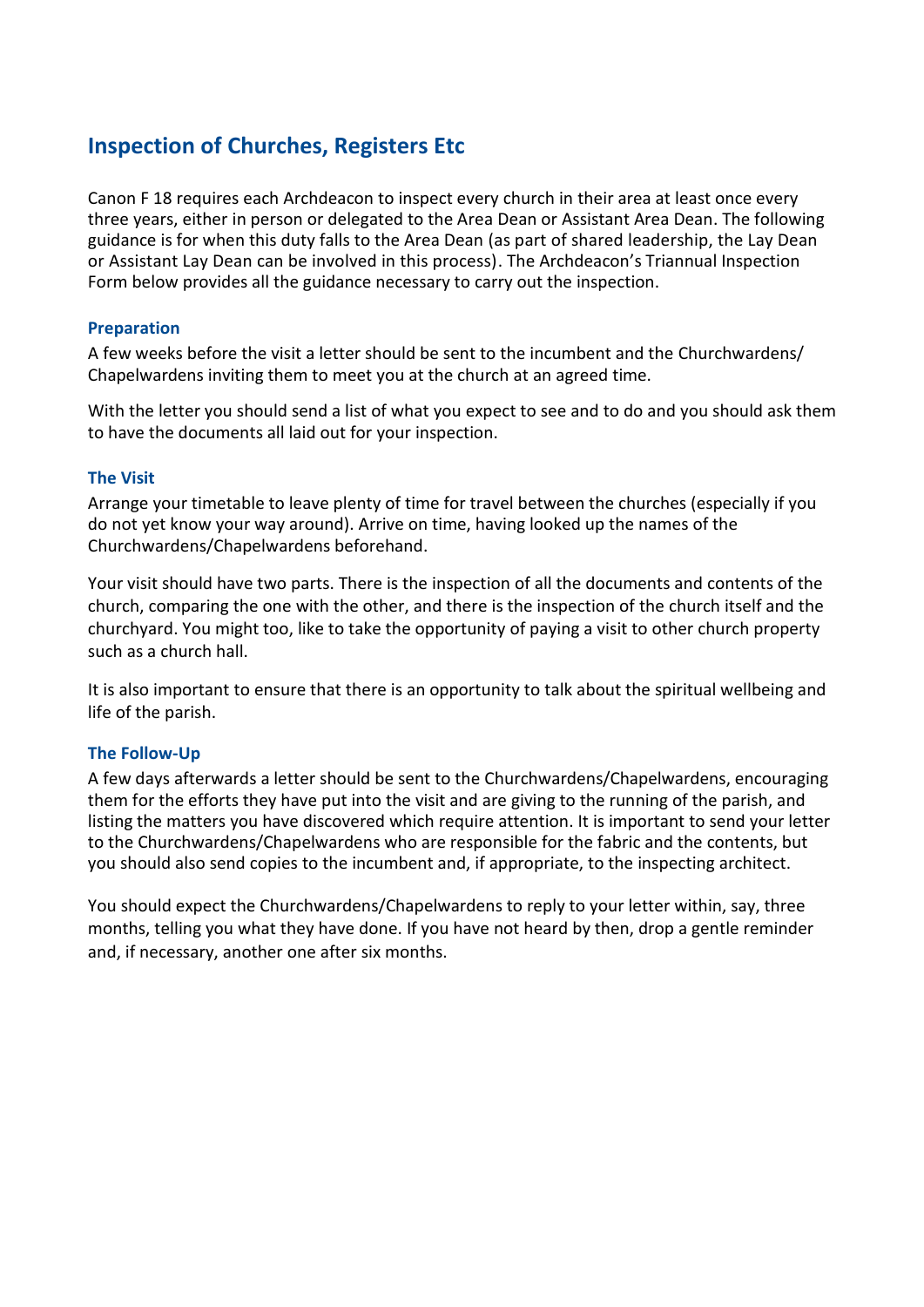# **The Inspection**

What you need to see can be laid out under four headings:

# **1. Church Records**

# Registers

You should inspect all the current registers to make sure they are being filled in correctly. You can also quickly pick up information here about the health of the parish. The registers should also be kept in the safe.

You should also inspect registers that are no longer in use to ensure that they are kept securely and cleanly. If the baptism or burial registers are over 100 years old the law requires that they shall be deposited in the local Record Office. If they are still in use, they may be kept open for 150 years but then have to be closed and deposited and a new register bought. Marriage registers, being the joint responsibility of the civil registrar, fall under different regulations.

# Other Ancient Documents

The above rules about depositing also apply to all other ancient documents. It is therefore well worth 'nosing around' the drawers and safes of the vestries to see what has been tucked away in corners and forgotten about. You may also discover mouldy hymn and prayer books and suggest that they are burnt.

# Parish Terrier and Inventory

This is a legally required document which you should check carefully against the contents of the church. It needs to be signed at the back by you, the incumbent and the Churchwardens/ Chapelwardens.

# Church Electoral Roll

You should ensure that there is an up to date and accurate electoral roll for each relevant parish.

# Minute Books of PCC and Annual Meetings

There are sometimes questions about how the minutes should be kept and it is useful to advise those who keep loose-leaf minutes to number the pages and to put the name of the church and the date of the meeting on each page.

# **2. Finance**

# Annual PCC Accounts

You could ask to have a look at these and talk with the Churchwardens/Chapelwardens and, as appropriate, the Treasurer or even the examiner/auditor about any issues you or they might have. It is also worth checking that the accounts have been prepared in accordance with the 2006 Charities Act and the Statement of Recommended Practice 2005, if necessary. The church Treasurer should perhaps have availed himself of a Treasurers' Update Workshop to keep abreast of best practice in accounting and accounts presentation; these workshops have been held at the autumn financial consultations for the last a few years.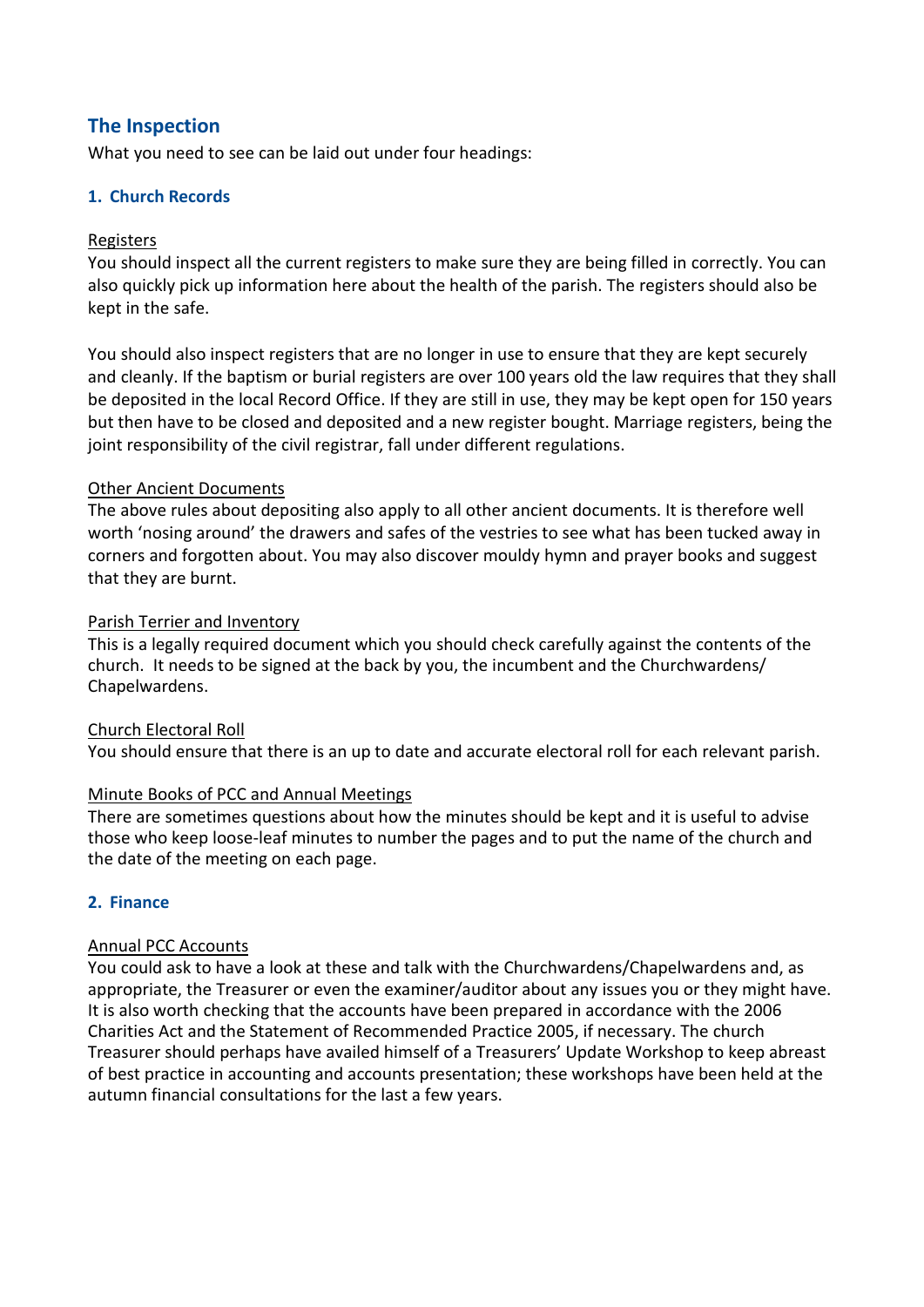# Special Church Accounts

The 2006 Charities Act requires that trusts and accounts that provide income annually for the PCC or make payments on behalf of the PCC should at a minimum be mentioned in the accounts but might have to be consolidated within the accounts if appropriate and material.

#### Insurance Policies

It is advisable to ask to see the actual policy by which you can check the adequacy of the church's cover. The employer's liability certificate of insurance should be displayed somewhere in the church.

# **3. Church Contents**

# Church Plate

It is particularly important to examine this carefully and compare it with the Inventory. It is amazing how easily Elizabethan chalices go missing. It is important to ensure that all silver is kept in the safe.

#### Other Church Valuables

It is not only church plate that constitutes 'articles of value'. Stained glass, monuments and furnishing of all kinds can also fall into this category. But do not talk too frequently in terms of monetary value or some of the churchwardens will want to sell them off to repair the church roof!

#### Photographs

All churches should have a photographic record of their valuable silver and furniture with details on the back of each photograph. There are frequent instances of stolen goods being recovered because of this simple practice. Two copies of the photographs, kept separately, is safest.

# Altar Linen

Ask to see this. You will find the occasional church that uses a Kleenex for purificator. It has been known for the linen to be filthy, so ask about laundry procedures.

# **4. Church Building and Churchyard**

# Quinquennial Inspection Report

It is helpful if you make time to glance over your copy, if you have one, before you go.

# Church Logbook

This is a legal requirement, but many parishes are very bad at keeping it up to date.

# Faculties

Ask them to show you the faculties they have been granted over the last five years. You can check them against work actually carried out. Look out for signs of work which you suspect has not been authorised by faculty.

#### The Churchyard

One of the most important things here is to check that they have an adequate grave-space plan which includes a list of the names and locations of those interred (not a plan of memorial stones, which is different). This will tell you whether the church or the undertaker has actual control of their churchyard. You may need to check whether the churchyard is closed by Order in Council and therefore legally in the charge of the local civil council for maintenance purposes.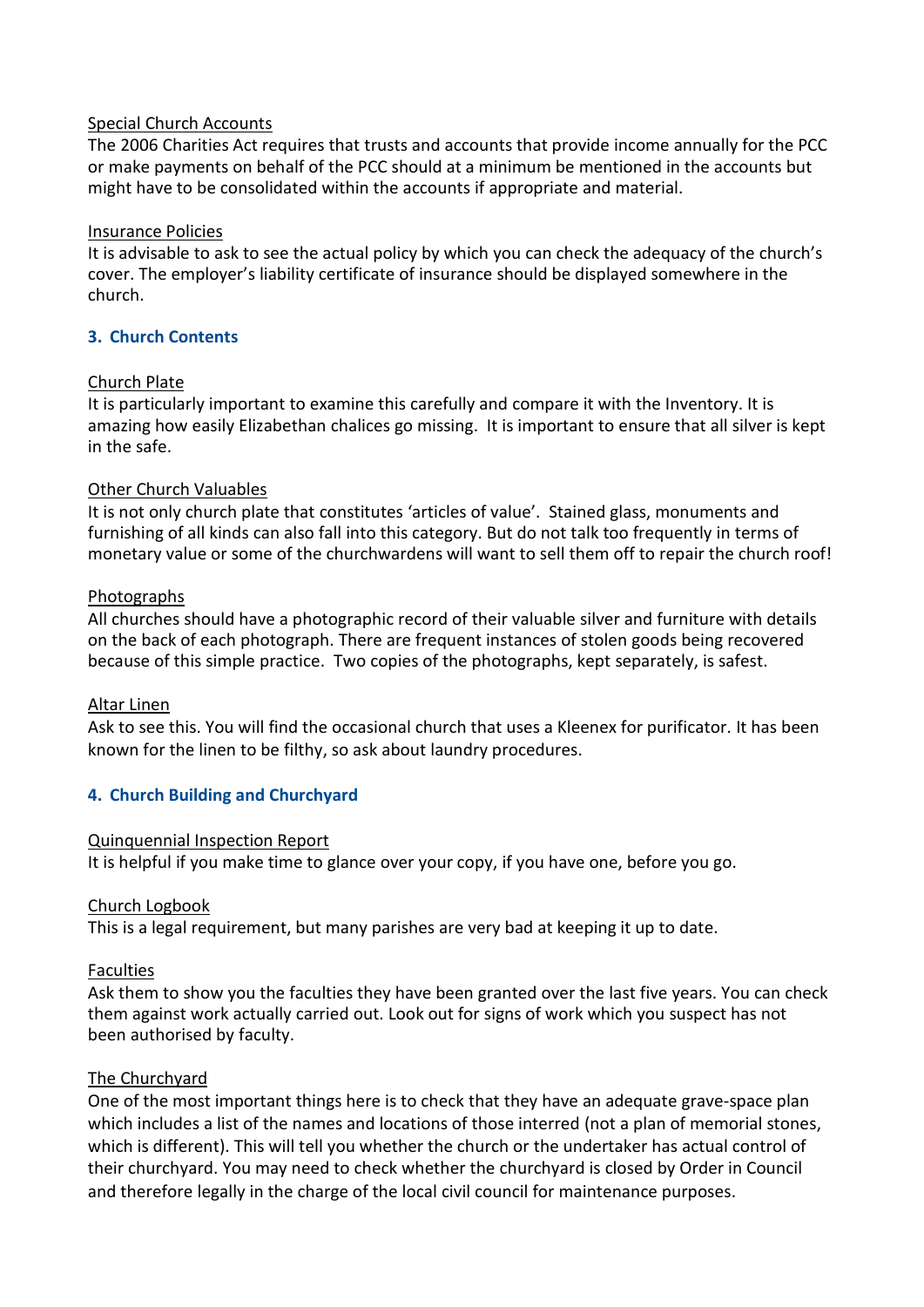The Diocesan Advisory Committee (DAC) encourages the maintenance of churchyards as places of wildlife conservation. It is difficult to get the issue taken seriously either by parishioners, who become irritated when they find long grass barring their way to the grave they are tending, or by the church members who, if they are interested at all, will just see the churchyard as another public garden to be kept spick and span. A good balance will need to be found

# Gutters and Down Pipes

The traditional bête noire of the Archdeacon, but experience suggests about half our churches at any one time will have some inadequacy in their rain-water disposal. It can cause grave damage to stone and brickwork faster than practically anything else.

# Security

Do they lock the church? Is the safe bolted or concreted in? Where do they keep loose cash on the premises? Where do they keep the keys? How do they maintain a balance between the church being open for prayer and secure? These aspects require constant vigilance.

# Order in the Church

It can be helpful to use an outsider's fresh eye to make comments about the interior of the church – the dusty children's corner unused for decades, the possibilities for the space under the tower, the dirty cupboard full of unused rubbish, a vision for re-ordering. Approached in a positive spirit, you can find yourself used over time in further informal, imaginative discussions.

# Trusts

It is important to see that these are properly managed.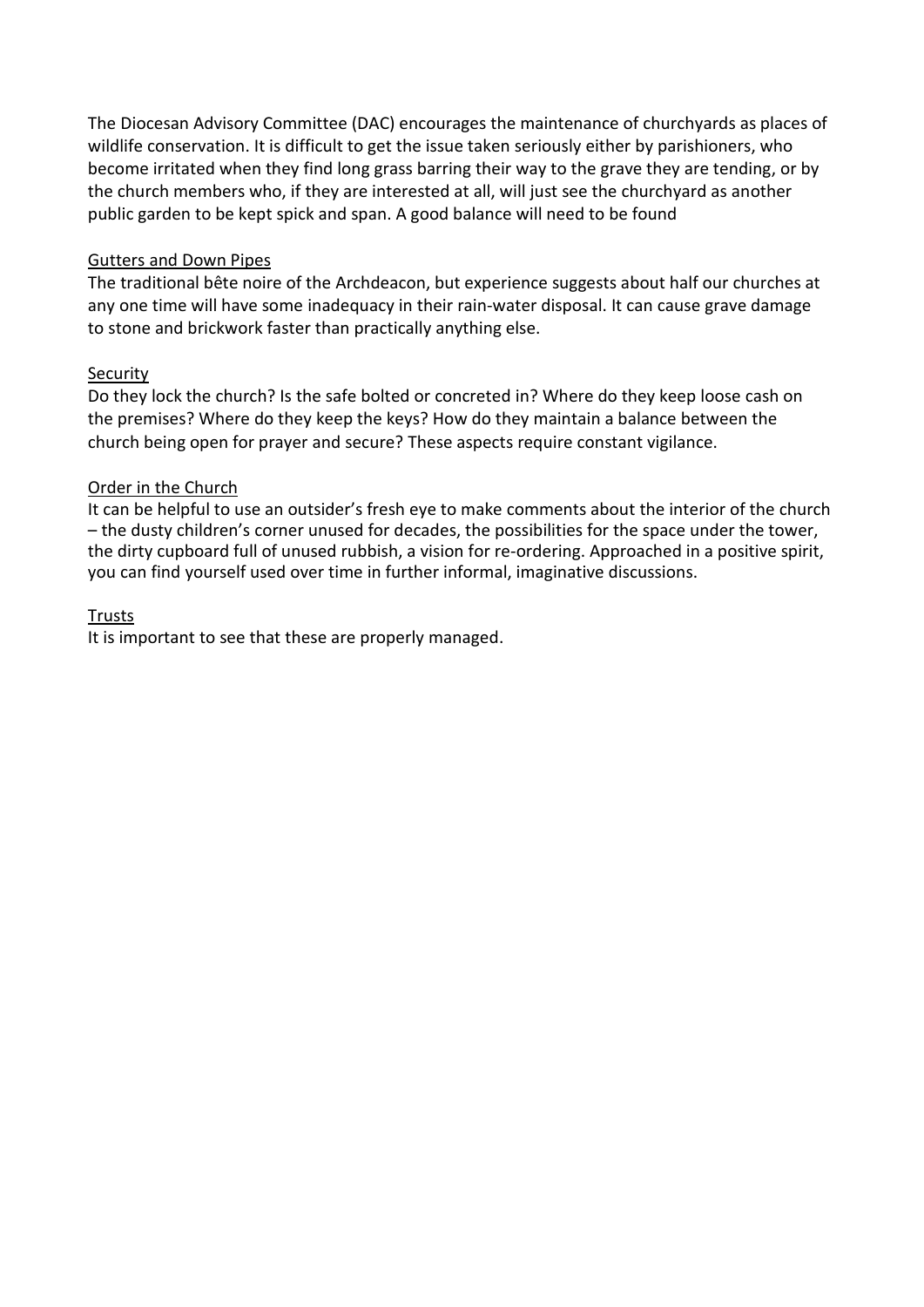# **Archdeacon's Triannual Inspection Form for the Parish**

**Date:** 

# **Churchwardens**:

Useful websites: <http://www.churchcare.co.uk/>

<https://www.ecclesiastical.com/risk-management/>

|                                                                                     | <b>SEEN</b> | <b>NOTES &amp; ANY ACTIONS REQUIRED</b> |
|-------------------------------------------------------------------------------------|-------------|-----------------------------------------|
| <b>QUINQUENNIAL INSPECTION REPORT</b>                                               |             |                                         |
| (Please have a copy ready)                                                          |             |                                         |
| This often has a summary list of things to do                                       |             |                                         |
| towards the back                                                                    |             |                                         |
| Date of report:                                                                     |             |                                         |
| <b>Name of Architect:</b>                                                           |             |                                         |
|                                                                                     |             |                                         |
| Have all works listed as 'Urgent' and those                                         |             |                                         |
| 'Essential within the first 18 months' been                                         |             |                                         |
| completed?                                                                          |             |                                         |
|                                                                                     |             |                                         |
|                                                                                     |             |                                         |
|                                                                                     |             |                                         |
| Note other works necessary within the<br>quinquennium which are still to be         |             |                                         |
| completed.                                                                          |             |                                         |
|                                                                                     |             |                                         |
| Note any other related matters about which                                          |             |                                         |
| advice from the Archdeacon, the Diocesan<br>Advisory Committee, etc may be helpful. |             |                                         |
|                                                                                     |             |                                         |
| <b>TERRIER *1</b>                                                                   |             |                                         |
| A book containing details of all land and                                           |             |                                         |
| buildings belonging to church complete with                                         |             |                                         |
| boundary details.                                                                   |             |                                         |
| <b>INVENTORY *</b>                                                                  |             |                                         |
| A detailed list of all articles belonging to the                                    |             |                                         |
| church.                                                                             |             |                                         |
| How many copies are there?                                                          |             |                                         |
| Where are they kept?                                                                |             |                                         |

<sup>1</sup> *\*The Council for the Care of Churches publishes The Inventory and Terrier both bound together in a file called Church Property Register They also publish a file called the Church Logbook with all the necessary forms (Church House, Great Smith Street, London SW1P 3NZ). Also available at https://www.chpublishing.co.uk/books/9780715110522/churchproperty-register-insert*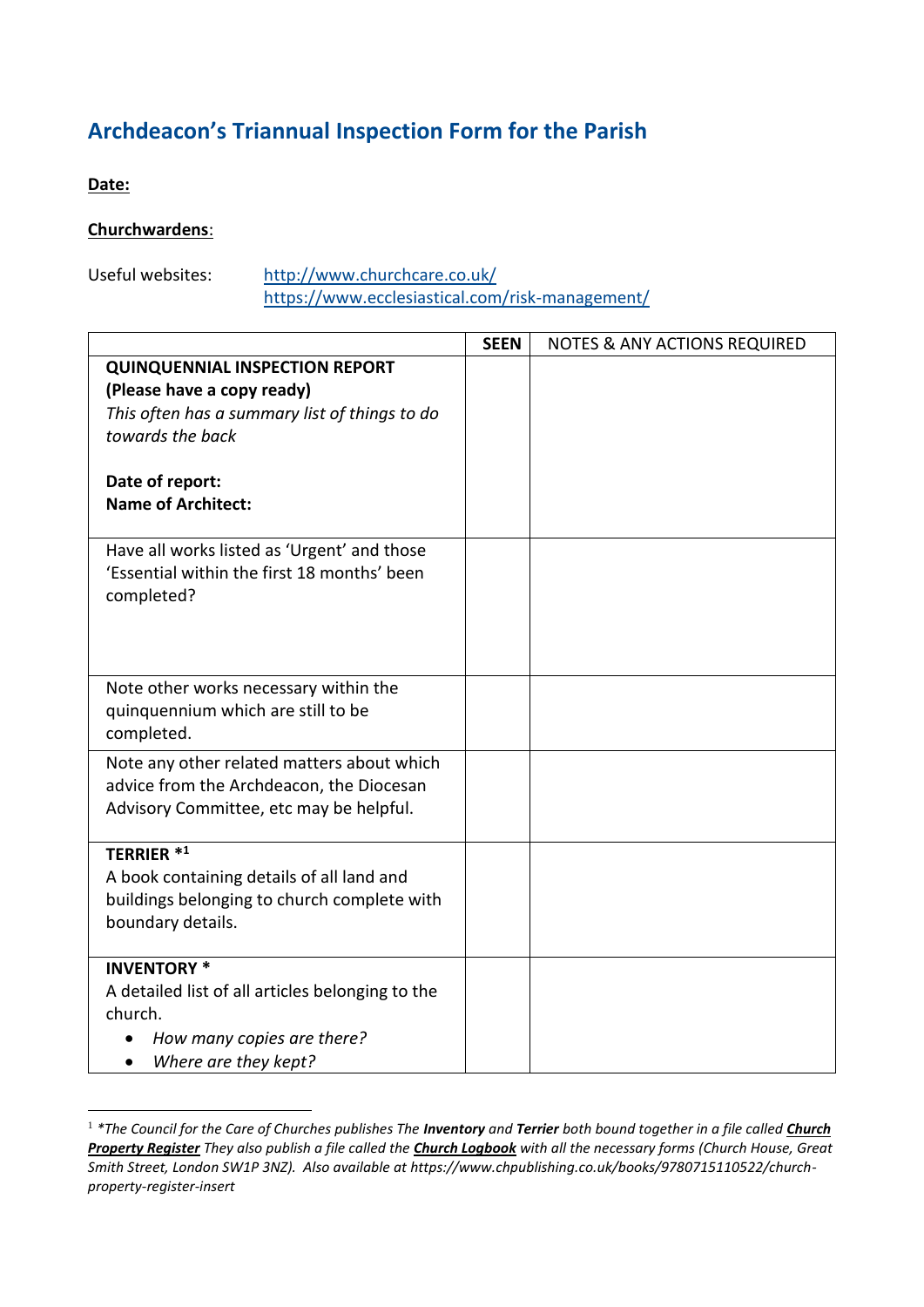|                                                                                                                                                                                                                                                                                                                                           | <b>SEEN</b> | <b>NOTES &amp; ANY ACTIONS REQUIRED</b> |
|-------------------------------------------------------------------------------------------------------------------------------------------------------------------------------------------------------------------------------------------------------------------------------------------------------------------------------------------|-------------|-----------------------------------------|
| How often is it reviewed?<br>$\bullet$                                                                                                                                                                                                                                                                                                    |             |                                         |
| LOGBOOK *<br>A book in which is written a full note of all<br>alterations, additions and repairs and<br>anything else which affects the church, land,<br>and articles and the location of any other<br>documents relating to these alterations,<br>repairs and events which are not kept with<br>the logbook. (Your treasurer should have |             |                                         |
| receipts for work done.)<br>Is this up to date?<br>Where is it kept?<br>Do you have an annual maintenance plan?                                                                                                                                                                                                                           |             |                                         |

|                                                 | <b>SEEN</b> | <b>NOTES &amp; ANY ACTIONS REQUIRED</b> |
|-------------------------------------------------|-------------|-----------------------------------------|
| PHOTOGRAPHIC RECORDS OF ITEMS OF                |             |                                         |
| <b>VALUE</b>                                    |             |                                         |
| There should be a photographic record of        |             |                                         |
| items of silver, brass, furnishings, furniture, |             |                                         |
| memorials, etc. which are of value. These       |             |                                         |
| can be an essential in case anything is stolen. |             |                                         |
| Photograph them against a ruler or              |             |                                         |
| something to indicate size. You should also     |             |                                         |
| have good colour photographs of your            |             |                                         |
| stained glass, in case of damage.               |             |                                         |
| Where is it kept?                               |             |                                         |
| Is there a second copy of these records         |             |                                         |
| kept in a separate place?                       |             |                                         |
| <b>CURRENT REGISTERS (Are they up to date,</b>  |             |                                         |
| clean, tidy and completed in proper             |             |                                         |
| indelible/registrars' ink?)                     |             |                                         |
| <b>Services</b>                                 |             |                                         |
| <b>Banns Book</b>                               |             |                                         |
| <b>Weddings (2)</b>                             |             |                                         |
| <b>Baptism</b>                                  |             |                                         |
| Confirmation                                    |             |                                         |
| <b>Burials/Funerals</b>                         |             |                                         |
| PAST REGISTERS, RECORDS, RECEIPTS               |             |                                         |
| Completed registers, records and receipts       |             |                                         |
| should normally be transferred to the           |             |                                         |
| Heritage Centre in Taunton for safe keeping.    |             |                                         |
| Please show Receipts for records and            |             |                                         |
| registers which have been transferred to the    |             |                                         |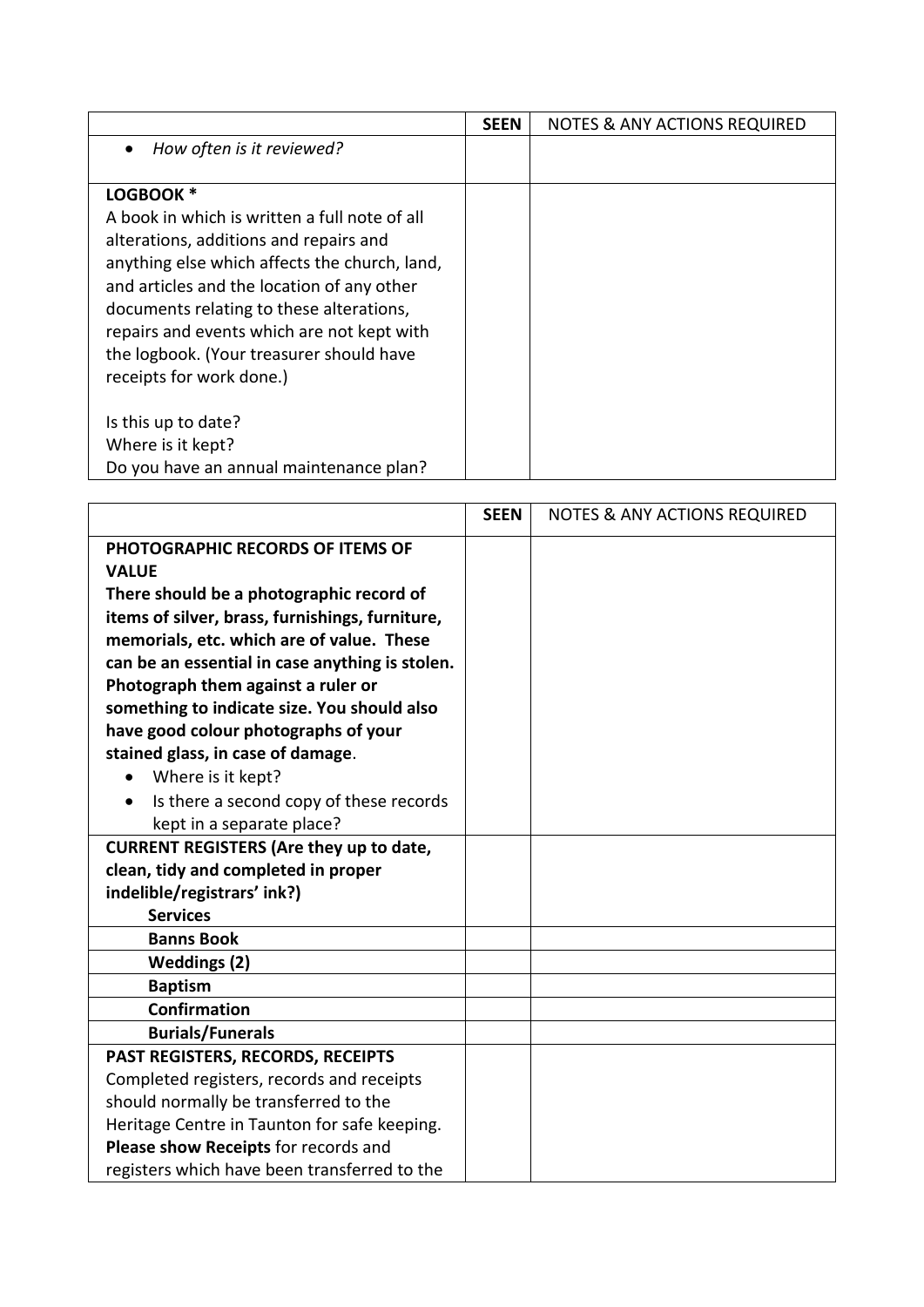| Archivist.                                      |             |                                         |
|-------------------------------------------------|-------------|-----------------------------------------|
| (If in doubt The Heritage Centre website lists) |             |                                         |
| all the registers that each parish has          |             |                                         |
| deposited. Go to https://somerset-              |             |                                         |
| cat.swheritage.org.uk/ and type the name of     |             |                                         |
| your parish in the search facility.)            |             |                                         |
| <b>COMMUNION PLATE AND SILVER.</b>              |             |                                         |
| Checked against inventory, unless deposited     |             |                                         |
| in a bank, in which case the receipt must be    |             |                                         |
| produced.                                       |             |                                         |
| Is everything listed present?                   |             |                                         |
|                                                 |             |                                         |
| Are there any missing or damaged<br>items?      |             |                                         |
|                                                 |             |                                         |
| Are any items left out when the church          |             |                                         |
| is open and unattended?<br><b>ALTAR LINENS.</b> |             |                                         |
|                                                 |             |                                         |
| Is the fair linen cloth, purificators,          |             |                                         |
| corporals etc clean and in good                 |             |                                         |
| condition?                                      |             |                                         |
| • Where are they kept?                          |             |                                         |
| <b>VESTMENTS</b>                                |             |                                         |
| What condition are these?                       |             |                                         |
| Where are they kept?                            |             |                                         |
| <b>CHOIR ROBES</b>                              |             |                                         |
| What condition are these?                       |             |                                         |
| Where are they kept?                            |             |                                         |
| PCC MINUTES Are they up to date and filed?      |             |                                         |
| APCM MINUTES Are they up to date and            |             |                                         |
| filed?                                          |             |                                         |
|                                                 | <b>SEEN</b> | <b>NOTES &amp; ANY ACTIONS REQUIRED</b> |
| <b>FACULTIES</b>                                |             |                                         |
| All faculties held by the parish should be kept |             |                                         |
| in the safe/locked filing cabinet. The          |             |                                         |
| churchwardens must have access to them.         |             |                                         |
| Those over 5 years old can be transferred to    |             |                                         |
| the archives.                                   |             |                                         |
| <b>INSURANCE POLICIES</b>                       |             |                                         |
| The policy issued by your insurance company     |             |                                         |
| which relates to the church building and its    |             |                                         |
| contents.                                       |             |                                         |
| With whom are you insured?                      |             |                                         |
| How much are you insured for?<br>٠              |             |                                         |
| When was the policy last reviewed?              |             |                                         |
| <b>EMPLOYER'S LIABILITY CERTIFICATES</b>        |             |                                         |
| Certificate of liability issued annually by the |             |                                         |
| insurance company to show that legal            |             |                                         |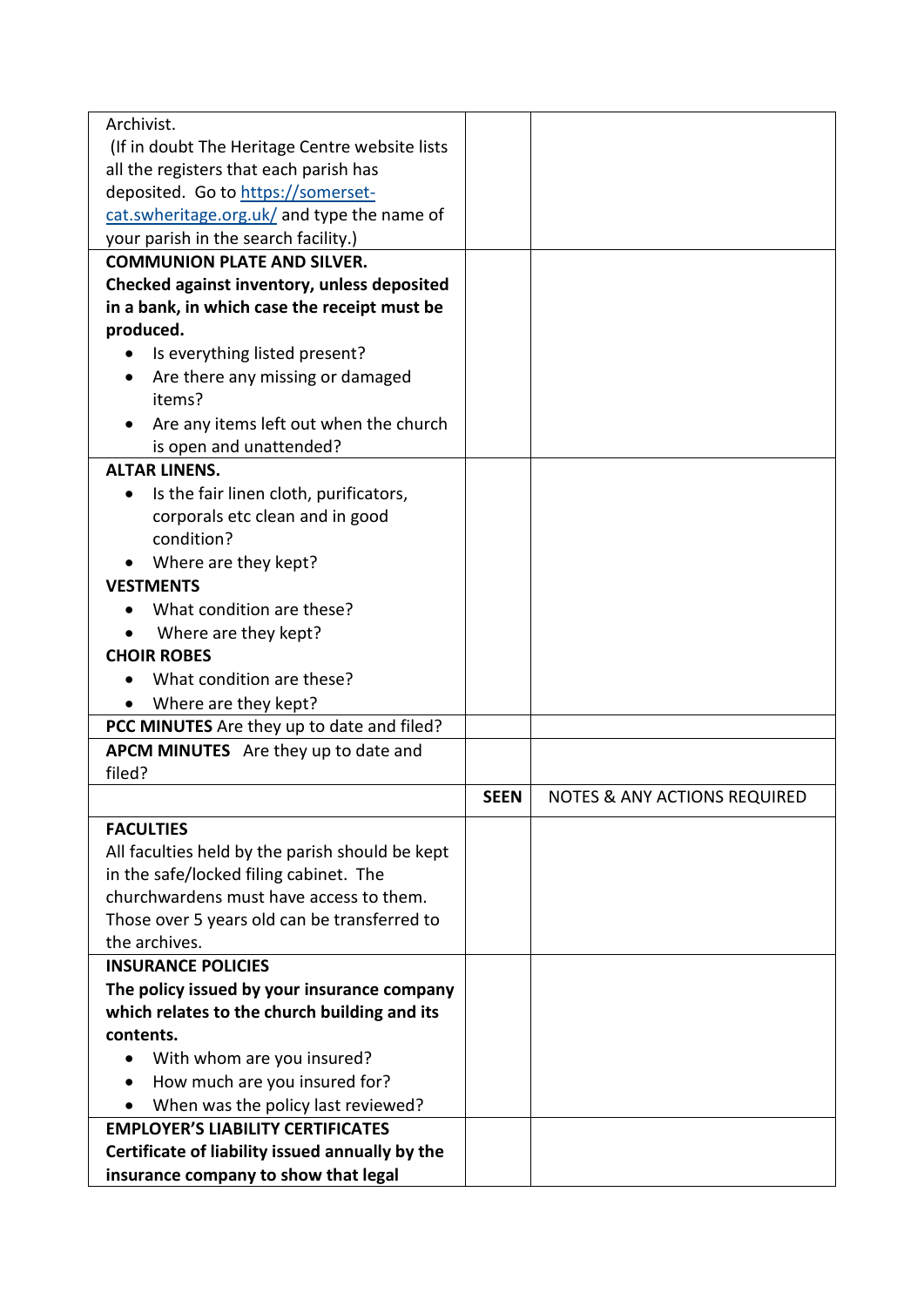| liability for accidents to or illness to              |  |
|-------------------------------------------------------|--|
| employees sustained in the course of their            |  |
| employment is covered by insurance policy.            |  |
| Is it displayed? (This is a requirement)              |  |
| 'NO SMOKING' SIGNS should be displayed                |  |
| <b>CHURCH/SAFE SECURITY</b>                           |  |
| Things to think about are:                            |  |
| Is there a substantial church safe?                   |  |
| Is it bolted to the building?                         |  |
| Is it free from damp?                                 |  |
| Is an alarm system installed?<br>٠                    |  |
| Is alphadot used, (eg security marking                |  |
| from EIG)?                                            |  |
| Is there security lighting?                           |  |
| Have you considered a monitored roof                  |  |
| alarm system?                                         |  |
| Where are inflammable materials kept?<br>$\bullet$    |  |
| Are there adequate locks and bolts to                 |  |
| all outer doors?                                      |  |
| Are vestries and other side rooms kept                |  |
| locked?                                               |  |
| Is the tower locked?                                  |  |
| Are all the church keys properly                      |  |
| secured?                                              |  |
| If the church is kept locked, is there a<br>$\bullet$ |  |
| clear notice concerning availability of               |  |
| the key?                                              |  |
| Have you used Smartwater to mark<br>٠                 |  |
| lead/metal?                                           |  |
| Have you registered this?                             |  |
| <b>FIRE SAFETY</b>                                    |  |
| The PCC needs to appoint a 'Responsible               |  |
| Person' to carry out a Risk Assessment. Who           |  |
| is this person?                                       |  |
| Is there an understood evacuation                     |  |
| procedure?                                            |  |
| What fire extinguishers are available?                |  |
| Is there a CO2 extinguisher within 6ft of             |  |
| the organ?                                            |  |
| When were they last serviced?                         |  |
| Do people know how to use them?                       |  |
|                                                       |  |
|                                                       |  |
|                                                       |  |
|                                                       |  |
|                                                       |  |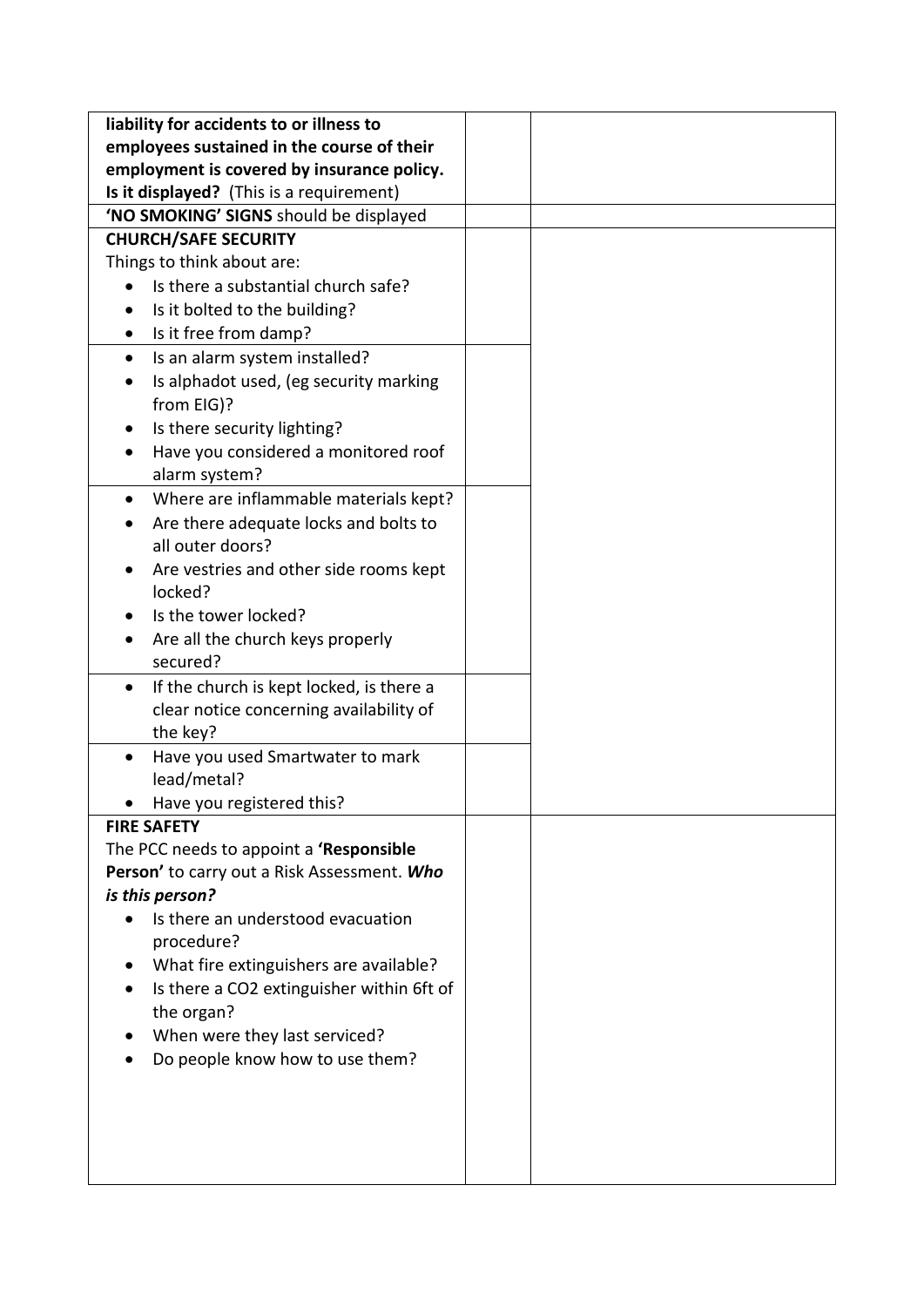|                                                    | <b>SEEN</b> | <b>NOTES &amp; ANY ACTIONS REQUIRED</b> |
|----------------------------------------------------|-------------|-----------------------------------------|
| <b>HEALTH &amp; SAFETY</b>                         |             |                                         |
| The parish needs to have done a health and         |             |                                         |
| safety audit and as a result of this to have a     |             |                                         |
| policy and a Health and Safety Officer.            |             |                                         |
| Who is your officer?                               |             |                                         |
| When will the audit be reviewed?                   |             |                                         |
| Is there a trained first aider present             |             |                                         |
| when the church is in use (or on call?)            |             |                                         |
| Where is your accident book kept? Are              |             |                                         |
| there any entries? Where is your first             |             |                                         |
| aid kit?                                           |             |                                         |
| <b>SAFEGUARDING</b>                                |             |                                         |
| Has your PCC adopted a policy such as<br>$\bullet$ |             |                                         |
| the one highlighted on the diocesan<br>website?    |             |                                         |
| When will it be reviewed (should be                |             |                                         |
| affirmed annually in the benefice)?                |             |                                         |
| Is there an appropriate poster displayed           |             |                                         |
| about who should be contacted in case              |             |                                         |
| of any concerns?                                   |             |                                         |
| Who is your named Safeguarding<br>Officer?         |             |                                         |
| Does everyone in your parish who needs             |             |                                         |
| DBS clearance have it in place and up to           |             |                                         |
| date?                                              |             |                                         |
| Has everyone who needs to complete                 |             |                                         |
| either CO, C1 or C2 done so?                       |             |                                         |
| <b>DATA PROTECTION</b>                             |             |                                         |
| What have you done in your parish to               |             |                                         |
| comply with the General Data                       |             |                                         |
| <b>Protection Regulations (GDPR)?</b>              |             |                                         |
| <b>DISABILITY PROVISION</b>                        |             |                                         |
| Have you completed a Disability Audit              |             |                                         |
| as required by the Discrimination Act?             |             |                                         |
| When will it be reviewed?                          |             |                                         |
| Is wheelchair access as good as<br>possible?       |             |                                         |
| Is there any provision for the hard of<br>hearing? |             |                                         |
| Are any of your services signed?                   |             |                                         |
| Are there large print service and/or               |             |                                         |
| hymn books?                                        |             |                                         |
| Is there a hearing loop?                           |             |                                         |
| Is there a disabled toilet?                        |             |                                         |
|                                                    |             |                                         |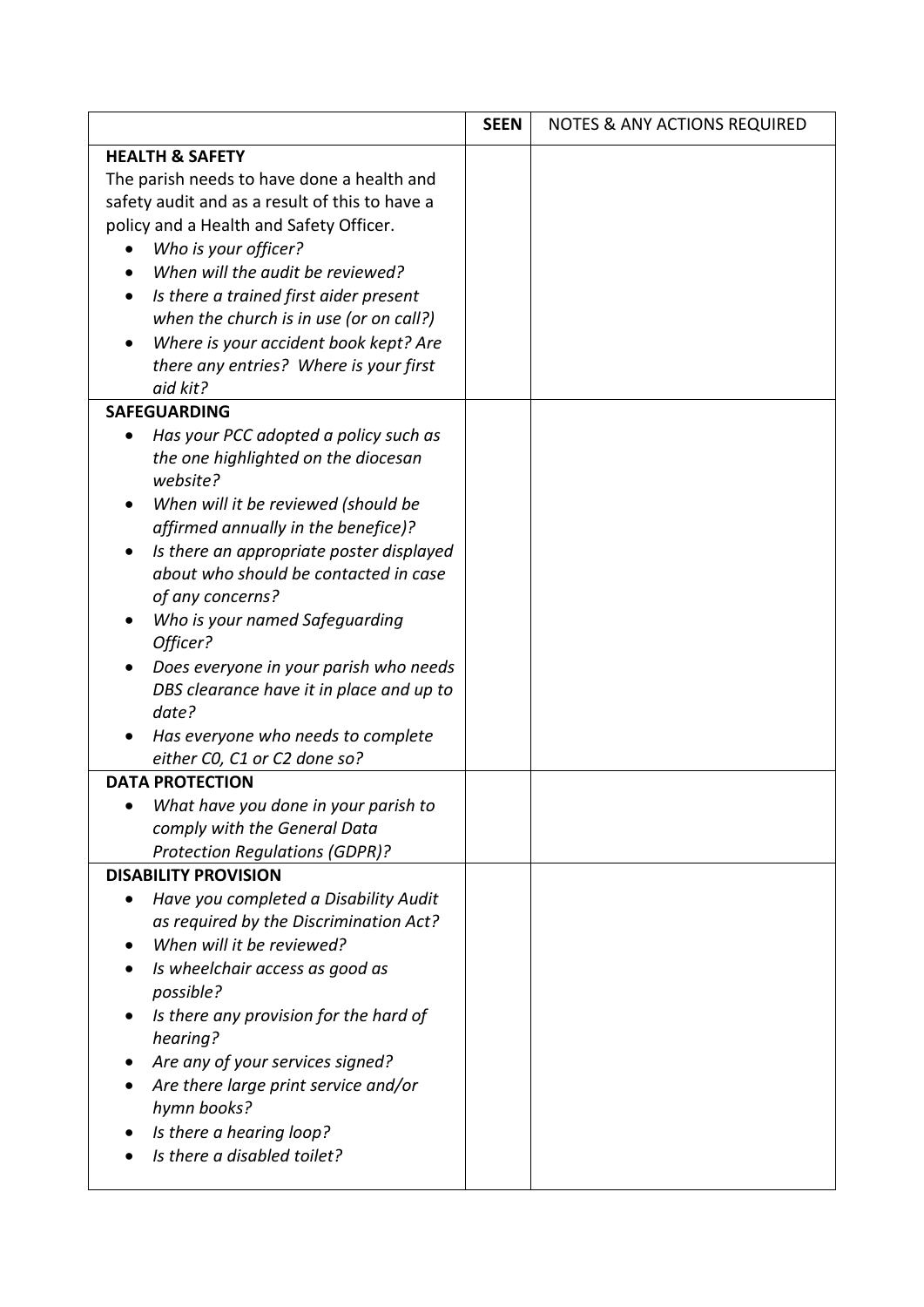| If you have a church hall has an audit              |             |                                         |
|-----------------------------------------------------|-------------|-----------------------------------------|
| been done for this too? With what                   |             |                                         |
| result?                                             |             |                                         |
| <b>ASBESTOS</b>                                     |             |                                         |
| Have you investigated whether there is              |             |                                         |
| any risk of asbestos being present in the           |             |                                         |
| building?                                           |             |                                         |
| Is there a record of the location of any            |             |                                         |
| asbestos in the building and the policy             |             |                                         |
| to notify anyone who might be at risk?              |             |                                         |
| Have places of risk been marked?                    |             |                                         |
|                                                     | <b>SEEN</b> | <b>NOTES &amp; ANY ACTIONS REQUIRED</b> |
| 'PAT' TESTING                                       |             |                                         |
| Have all portable electrical appliances             |             |                                         |
| been tested and the tests recorded?                 |             |                                         |
| When are they next due to be tested?                |             |                                         |
| (Once a year)                                       |             |                                         |
| <b>ELECTRICAL WIRING</b>                            |             |                                         |
| Is there a record of testing of electric            |             |                                         |
| wiring?                                             |             |                                         |
| When is it next due to be tested? (every            |             |                                         |
| 5 years)                                            |             |                                         |
| <b>LIGHTNING CONDUCTOR TEST</b>                     |             |                                         |
| What is the date of the last certificate?           |             |                                         |
| (Should be tested annually)                         |             |                                         |
| What was the resistance?                            |             |                                         |
| <b>INTERIOR INSPECTION</b>                          |             |                                         |
| Note any visible dampness and general               |             |                                         |
| cleanliness.                                        |             |                                         |
| Are notice boards well maintained and               |             |                                         |
| up to date?                                         |             |                                         |
| <b>EXTERIOR VISUAL INSPECTION</b>                   |             |                                         |
| Is there any ivy or other vegetation growing        |             |                                         |
| on walls?                                           |             |                                         |
| or in any drainage area?                            |             |                                         |
| Are the gutters, downpipes and drains clean         |             |                                         |
| and in good condition?                              |             |                                         |
| If the central heating is oil fired is the oil tank |             |                                         |
| up to regulation standard ie. with a 'bund' (a      |             |                                         |
| well to contain any spillage)? Is the tank kept     |             |                                         |
| locked? For guidance go to                          |             |                                         |
| www.Ecclesiastical.com and type 'oil storage'       |             |                                         |
| into the site search box.                           |             |                                         |